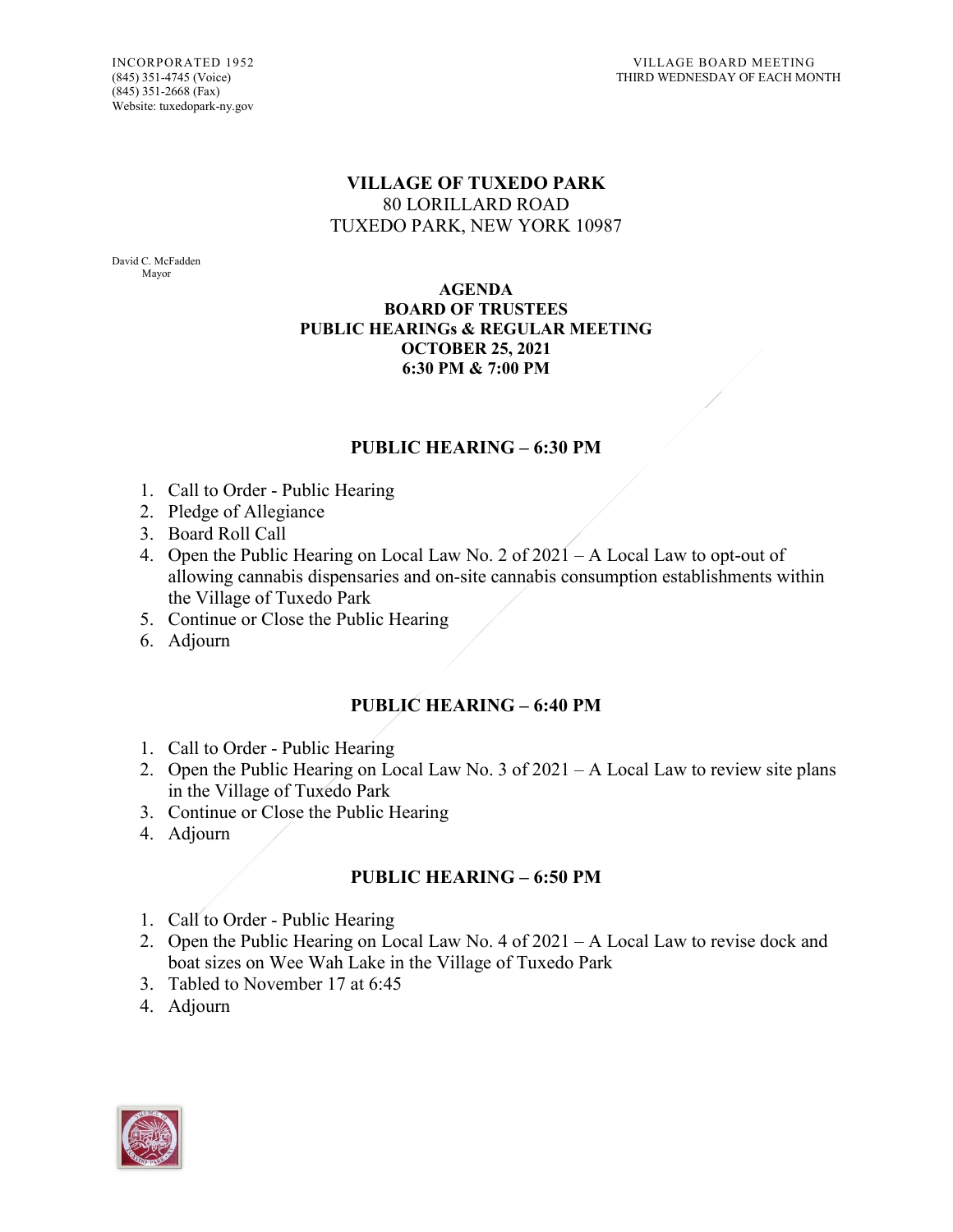(845) 351-2668 (Fax) Website: tuxedopark-ny.gov

# **REGULAR MEETING – 7:00 PM**

- 1. Call to Order
- 2. Pledge of Allegiance
- 3. Board Roll Call
- 4. Mayor's Comments
- 5. Reports & Minutes
	- a. DPW Jeff
	- b. Construction John
	- c. Cellular Communications & WiFi Paola
	- d. Wee Wah Park Denise Tavani
	- e. Welcome Pamela
	- f. Lakes Jim
	- g. Climate Smart Community Task Group Jim
	- h. Automatic Gate Opening System Distribution & Payment Plan Chris
	- i. Alternate Automatic Gate Opening System Distribution & Payment Plan Mac
	- j. Road Safety / Fresh Direct Mac
	- k. Police Reform Chief Dave Conklin
	- l. September Minutes
- 6. Public Comments Two minutes per person on agenda items only
- 7. Consent Agenda
	- a. Add all written reports to the permanent record
	- b. Approve minutes from September 21, 2021
	- c. Accept the resignation of Part-Time Police Officer Frank Basile, effective October 22, 2021
	- d. Authorize the Police Department to accept the bids received on Auctions International for surplus equipment at a total price of \$8,426:
		- 2016 Ford Explorer Police Vehicle Final bid \$7,800
		- Rear Cargo Cage Final bid \$10.00
		- Universal Gun Rack Final bid \$10.00
		- Brother Pocket Jet Printer Final bid \$16,00
		- Set of Emergency Lights Final bid \$590.00
	- e. Replace TekWave with SafePassage as our Auto Gate Opener Vendor
	- f. Authorize the Mayor to declare Friday, April 29, 2022, to be Arbor Day
	- g. Refund the Building Permit fees paid by Lauren and Claude Guinchard due to the revisions made in their maser plan approved by the BAR for 66 Clubhouse Road
	- h. Grant the Wee Wah Fishing Club permission to stock Wee Wah Lake this Fall with 450 walleye, 175 rainbow trout and 1,000 fathead minnows in compliance with the 2021 DEC Fish Stocking Permit